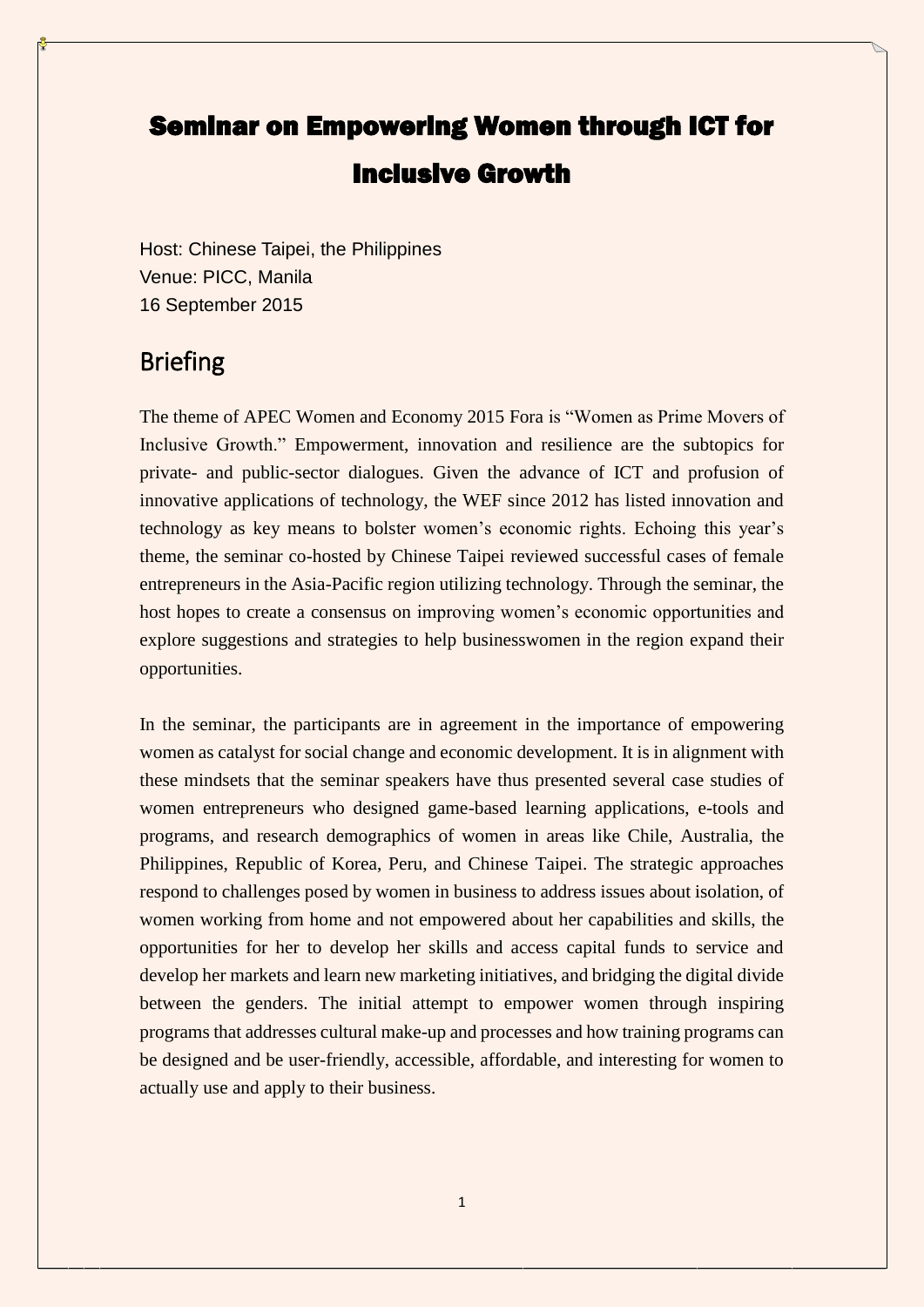### Innovation for Women and Economic Development:

### Toolkit and Game-Based Learning Application

APEC Multi-year Project "Innovation for Women and Economic Development", cosponsored by 14 APEC economies, has been implemented by Chinese Taipei since May 2013. This project was proposed by both the PPWE and the SMEWG, and the ABAC Women's Forum.

The first phase baseline survey findings on how ICT can empower women by creating an environment to participate in community--‐based activities, create business and employment opportunities for women, create business---enabling networks that address women's needs.

Introduce innovative ICT solutions to solve issues of financial literacy and family consent, provide e--‐commerce platform and cost effective package to assist micro businesses break market limitations, boost the confidence for entrepreneurship, and build networks to enhance leadership qualities.

The second phase on online training addressed pre and post business concerns for monitoring and guidance and collected data on personal background. It involves 20 participants, 20 hours of online business tutoring over 100 course topics, examine the functions of e---learning platform, explore participants' expectation and satisfaction and study the interaction between mentors and participants. The Phase 2 survey results reveal the preferred topics (human resources management, financial literacy, marketing skill, access to market), behavioral support and stable infrastructure service. The findings and recommendations reveal the women's unfamiliarity with utilizing ICT for market information, high level of ICT literacy does not assure the ability to access market information or how to translate them to benefit their business.

Training courses in ICT-enabled tools and E-learning could help women entrepreneurs to build self-esteem, business-related knowledge, e-business-related skills and financial knowledge. However, our studies found that women's high ICT literacy did not pertain to their access of business information. How to convert market information into business opportunities is another challenge in designing e-learning programs tailored for women entrepreneurs.

Mobile technology opens doors to maximize learning experience. The Multi-year Project work on the principle that gamification engages people on an emotional level to achieve their goals thus developed fingertip gaming app on entrepreneurship. The global app downloads, "WE boss" (Women Economy), objected to educate women to develop skills using game applications while addressing limitations on time, cost and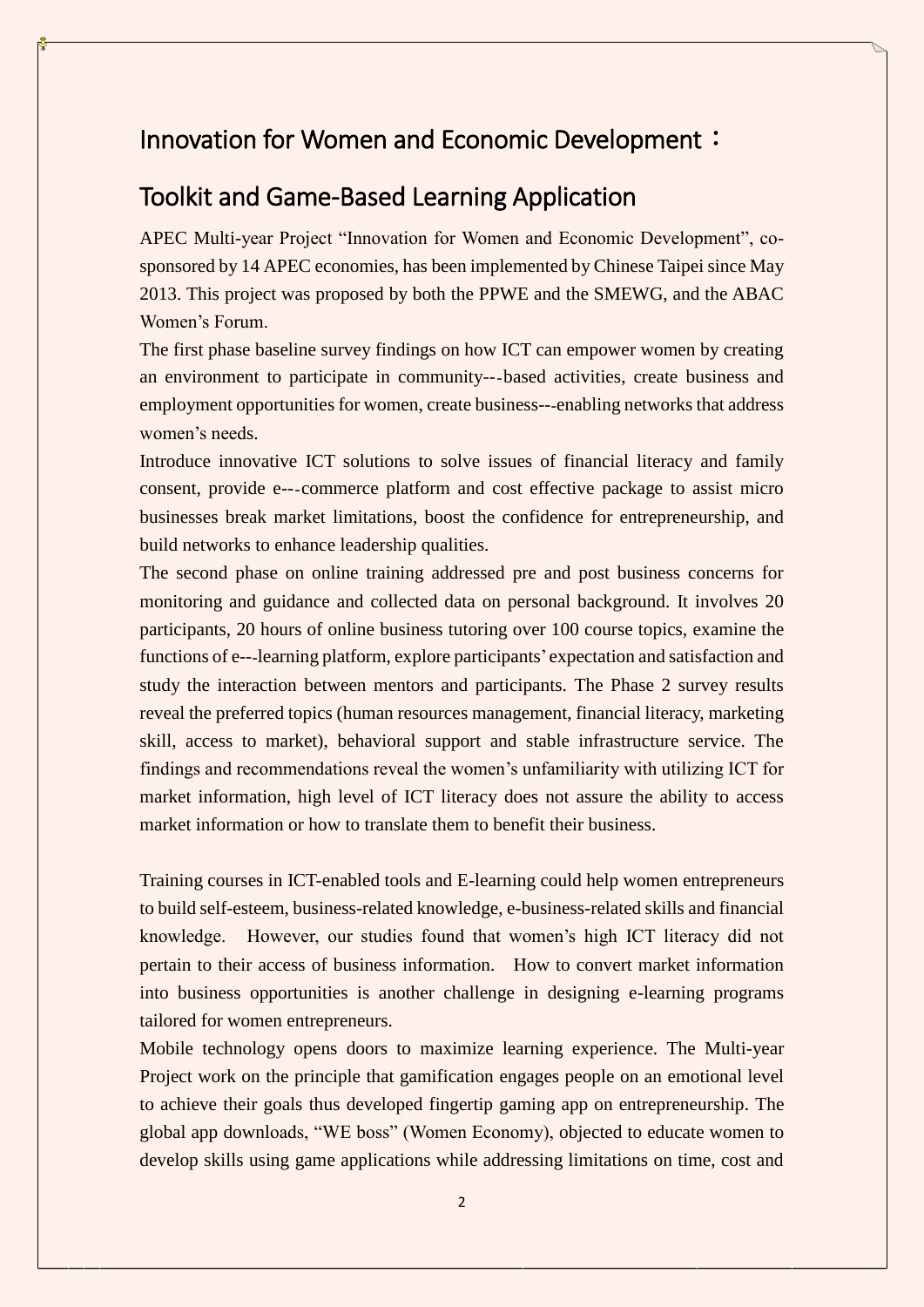space. The fun and user---friendly application educate and train women in startups in an interactive way allowing them to gain competence and learn to SWOT (identify strengths, weakness, opportunities, threats), and provide translations into different languages to close the communication gap between people from urban cities to those from villages/provinces.

### Breakout Session & Conclusion

#### *I. CAPACITY BUILDING*

The development and enhancement of skills and knowledge from the grassroots level to marginalized groups, from training and workshops to enhance character build up and proper structures to empower women not only in the macro economy but also from small home---based initiatives, address language barrier and other communication concerns, provide technical support and infrastructure will address business and financial literacy, provide access to jobs or business ideas, peer teaching/counseling.

#### *II. ENTREPRENEURSHIP*

The major challenges affecting women entrepreneurs are cultural differences and practices, economic status of their country and their family which affects financial viability, biased gender roles and expectations, limitations to legal avenues and capital funds, support group to build business confidence and share skills and knowledge, economic sanctions, and inability to utilize ICT to source, build, access markets.

An enhanced program for sustainable entrepreneurship status for women through ICT must have regional cooperation and shared vision to seek support and push their agenda from their government to support women-- ‐ led businesses, access to loans and simplified loan process, provide baseline data and other data source, create a pilot program, develop ICT learning tools and capabilities to access market and develop ideas.

### *III. INFRASTRUCTURE*

The active presence of government support in activating its authority to make ICT accessible and effective is crucial. This participation requires the appointment of an ICT Specialist who can provide knowledge and vision in improving connectivity and activating robust networking programs. For marginalized countries with limited funds for proper infrastructure support, the support and assistance of regional groups like APEC may provide the proper channels to activate and enhance connectivity weakness. The provisions of incentives for sponsorships and donors and additional support from